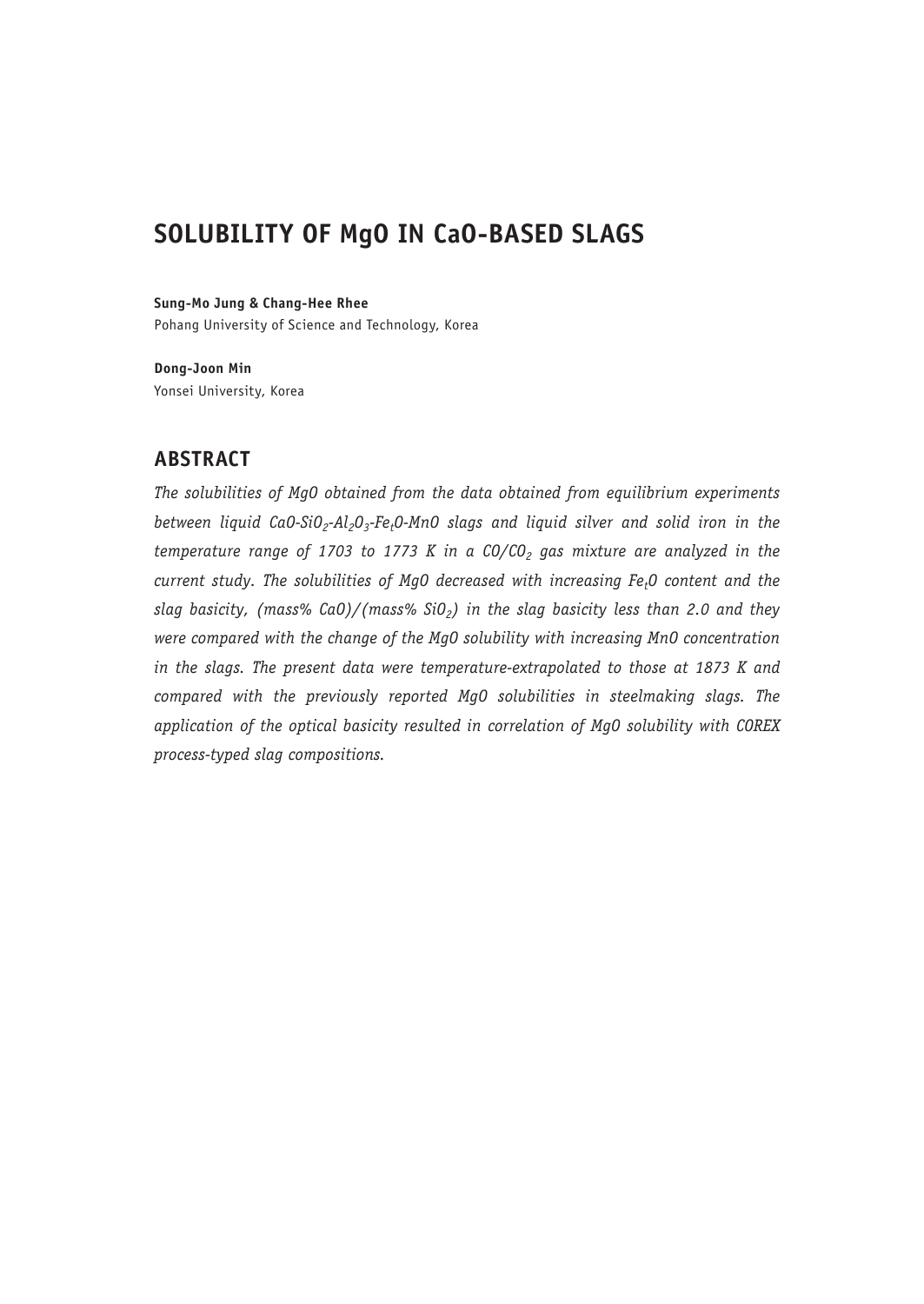### **INTRODUCTION**

During the past several decades, many efforts were made to develop reduction processes for iron production that could serve as an alternative and/or complements to the conventional blast furnace ironmaking due to lower grade of iron ores and coals that are unsuitable for the blast furnace. One of the reduction smelting processes, COREX, has drawn much attention and been commissioned due to its commercial viability, long-term prospects of high quality metallurgical coals shortages and increased environmental problems associated with coke ovens, agglomeration plants and other supplementary operations in the blast furnace ironmaking [1].

In order to produce high grade of steels, containing significant amount of manganese content, the direct smelting reduction of manganese ore is being performed in the smelter-gasifier in COREX process. As results, growing concerns are expressed over the limebased slags containing significant amount of manganese oxide [2, 3, 4, 5]. For smelting reduction of Mn ore in the COREX process, it is necessary to understand the operating and thermodynamic conditions of respective iron and steelmaking processes, as well as the behavior of MnO in slag.

The slag compositions of reduction smelting processes are quite different from those of conventional blast furnace processes. It is of great importance to control the slag properties and to optimize slag/metal reactions in the smelting process to improve the productivity of COREX. In most researches concerning metallurgical slags, MgO crucibles are often used as vessels to hold the metallurgical slags, whose compositions are ultimately saturated with MgO. In practice, MgO containing dolomite is charged into a converter to minimize the lining wear, resulting in forming MgO-saturated slags [6]. It has been also known that MgO additions have great influences on the slag refining capacity and physical properties, consequently, on the ultimate steel productivity with high demand for high-performance usage. Accordingly, this study aims to elucidate the effects of slag composition and temperature on the MgO solubility in the lime-based slags containing MnO for smelting reduction process and to correlate the MgO solubility with optical basicity.

# **EXPERIMENTAL**

#### **Thermodynamic Consideration**

The Fe<sub>t</sub>O in slags is in equilibrium with solid Fe, which was used together with liquid silver in the temperature range investigated in order to determine the activity of  $Fe<sub>t</sub>O$  as follows.

$$
tFe(\delta) + CO_2(g) = Fe_tO(l) + CO(g)
$$
\n(1)

$$
\Delta G_1^{\circ} = 273,440 - 208.0T \, (J/mol) \, [7] \tag{2}
$$

The activity of Fe<sub>t</sub>O,  $a_{Fe, O}$ , is calculated by Equation 3 using the equilibrium constant of equation  $(1)$ ,  $K_1$  since the activity of solid Fe is unity in the experimental temperatures investigated. The activity of  $Fe<sub>t</sub>O$  is with respect to pure liquid iron oxide in equilibrium with pure  $\delta$  iron in Equation 3. As can be expected from Equation 3, the activity of Fe<sub>t</sub>O will increase with increasing the partial pressure ratio of  $CO<sub>2</sub>$  to  $CO$ , that is, with increasing the oxygen partial pressure in the current system.

$$
a_{\text{Fe}_1\text{O}} = (p_{\text{CO}_2} / p_{\text{CO}}) \cdot K_1 \tag{3}
$$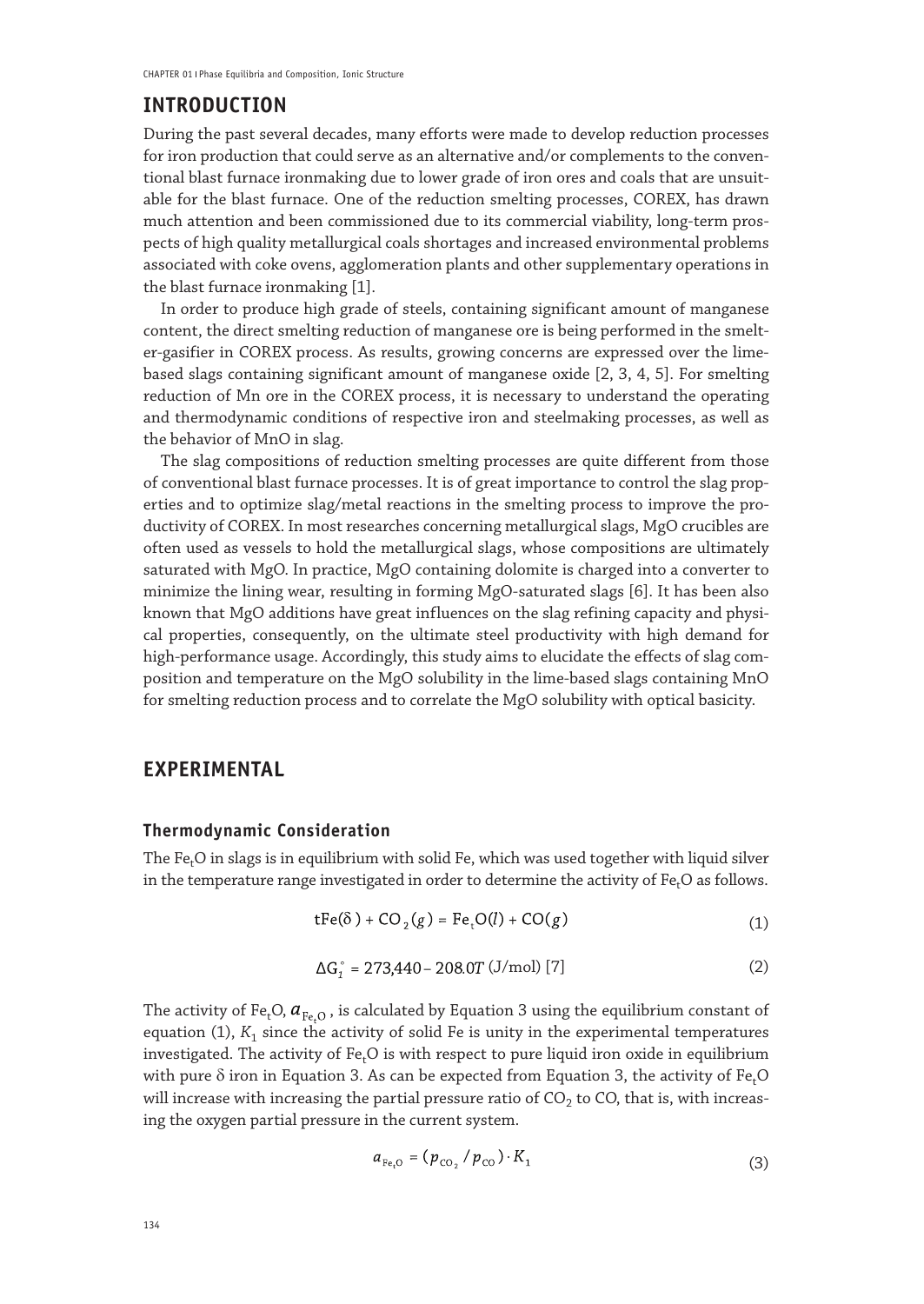#### **Experimental Procedure**

A schematic of experimental apparatus is shown in Figure 1, and a SiC-resistor furnace with a mullite tube (72 mm-OD, 66 mm-ID, and 1000 mm-Length) were used for the experiments. A Pt-Pt/13 pct Rh thermocouple mounted outside the mullite tube was employed for the temperature measurements. A PID controller was used to control the temperature within the range of  $\pm$ 2K. The slag components of reagent grades were uniformly mixed by agatar mortar. The CaCO<sub>3</sub> was calcined for 2 hours at 1273 K, and a cylindrical (Diameter: 8 mm, length: 14 mm) electrolytic iron weighing 5.5 g and Ag chips weighing 20 g along with 16 g of slag powder were charged into a MgO crucible (25 mm-ID and 50 mm-Length).

The reaction experiments with Ag, Fe, and slag were carried out in the temperature range of 1673 to 1773 K. The oxygen partial pressure was controlled by the  $(p_{\rm co}/p_{\rm co,})$ ratio of a  $CO/CO_2$  gas mixture using a gas mixing pump (DIGAMIX 2M200), and CO and  $CO_2$  were dried by  $H_2SO_4$  and silica gel in advance. The gas mixture was blown at a total flow rate of 500 mL/min. The flow of Ar gas was maintained before influxing a mixture of  $CO/CO<sub>2</sub>$  from the top of the reactor. A preliminary experiment indicated that 18 hours was required for the equilibrium to be reached. After the equilibrium, the crucible was quickly withdrawn from the furnace and rapidly quenched in an Ar gas stream. The compositions of slag samples (CaO, SiO<sub>2</sub>, Fe<sub>t</sub>O, Al<sub>2</sub>O<sub>3</sub>, MnO, MgO) were determined using the X-ray Fluorescence spectrometer.



Figure 1: Schematic diagram of the experimental apparatus

# **RESULTS AND DISCUSSION**

### **Effect of Slag Compositions on MgO Solubility**

The solubilities of MgO were measured over the wide composition range of (mass% Fe,O)  $= 3.2 \times 21.4$  and CaO/SiO<sub>2</sub>=1.0  $\sim$  1.2, and the results are plotted in Figures 2 to 4. As previously mentioned, the oxygen partial pressure was controlled by  $CO/CO<sub>2</sub>$  gas mixture to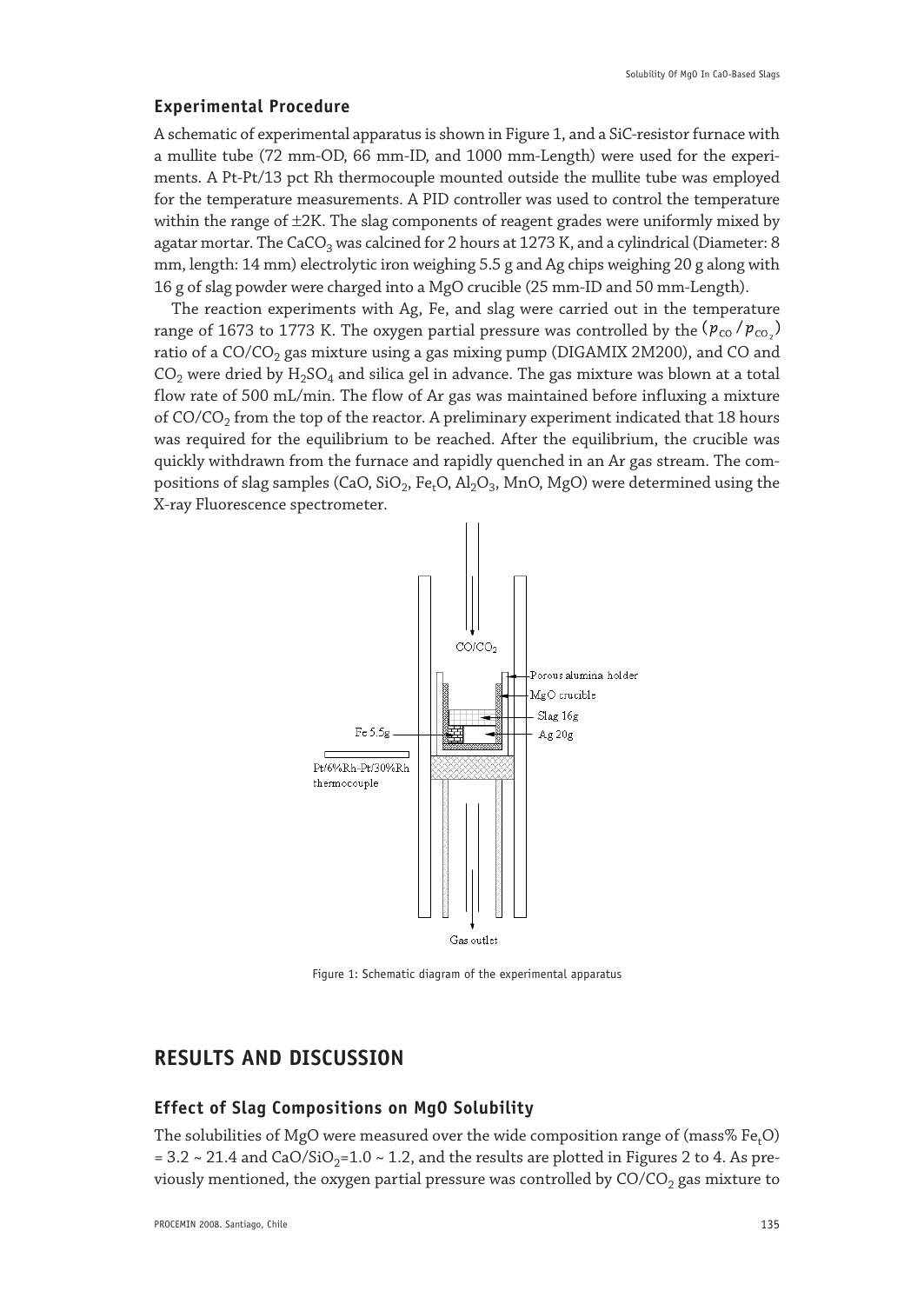change the activity of Fe<sub>t</sub>O, which made it possible to adjust the Fe<sub>t</sub>O content in the slags investigated. Thus, the Fe<sub>t</sub>O content increased from  $3.2$  to  $21.4$  mass% with increasing the oxygen partial pressure from  $1.8 \times 10^{-12}$  to  $3.7 \times 10^{-10}$  atm in Figure 2. As can be seen in Figure 2, the MgO solubility decreases from 18.2 to 12.0 mass% at 1723 K as the slag basicity, (mass%CaO)/(mass%SiO<sub>2</sub>), increases. Furthermore, it showed a similar tendency as those measured for steelmaking slags by Shim and Ban-ya [8] and Suito and Inoue [9] although their measurements were made at 1873 K. That is, the MgO solubility rapidly decreases with increasing slag basicity in the lower basicity, however, the values slightly decreased and fell into less than 10 mass% MgO as the slag basicity exceeded 2.0. In practice, the slag composition of  $(mass\%CaO)/(mass\%SiO<sub>2</sub>)=1.9$  corresponds to the stoichiometric composition of dicalcium silicate (2CaO $\cdot$ SiO<sub>2</sub>) above which the MgO solubility lies between 5 to 8 mass%. This was previously pointed out by Shim and Ban-ya [8].



Figure 2: Variation of MgO solubility as a function of slag basicity, (mass%CaO)/ (mass%SiO<sub>2</sub> in CaO-SiO<sub>2</sub>-Al<sub>2</sub>O<sub>3</sub>-MgO<sub>sat</sub>-Fe<sub>t</sub>O-MnO at 1723 K

The results shown in Figure 2 can be also supported by Equations 4 to 7. The solubility limit of a component in the slag system is influenced by the actual saturation phase. It is well known that magnesiowustite, a solid solution of FeO in MgO in equilibrium with liquid slag, was formed at the slag/MgO crucible interface [8]. In particular, the MgO solubility is related to the MgO activity in magnesiowustite phase and the activity of  $O^2$ , slag basicity, as shown in Equation 7. The MgO solubility could be inversely proportional to the  $O<sup>2-</sup>$  activity, slag basicity, for some range of Fe<sub>t</sub>O content assuming that the equilibrium constant of Equation 4,  $K_{Mg^{2+}}$ , and the activity coefficients of  $Mg^{2+}$ ,  $f_{Mg^{2+}}$  are constant in the slag compositions investigated:

$$
(MgO) = Mg^{2+} + O^{2-}
$$
 (4)

$$
K_{\text{Mg}^{2+}} = \frac{a_{\text{Mg}^{2+}} \cdot a_{\text{O}^{2-}}}{a_{\text{MgO}}} \tag{5}
$$

$$
(\text{mass} \%\text{Mg}^{2+}) = a_{\text{MgO}} \cdot \frac{K_{\text{Mg}^{2+}}}{f_{\text{Mg}^{2+}} \cdot a_{\text{O}^2}}
$$
(6)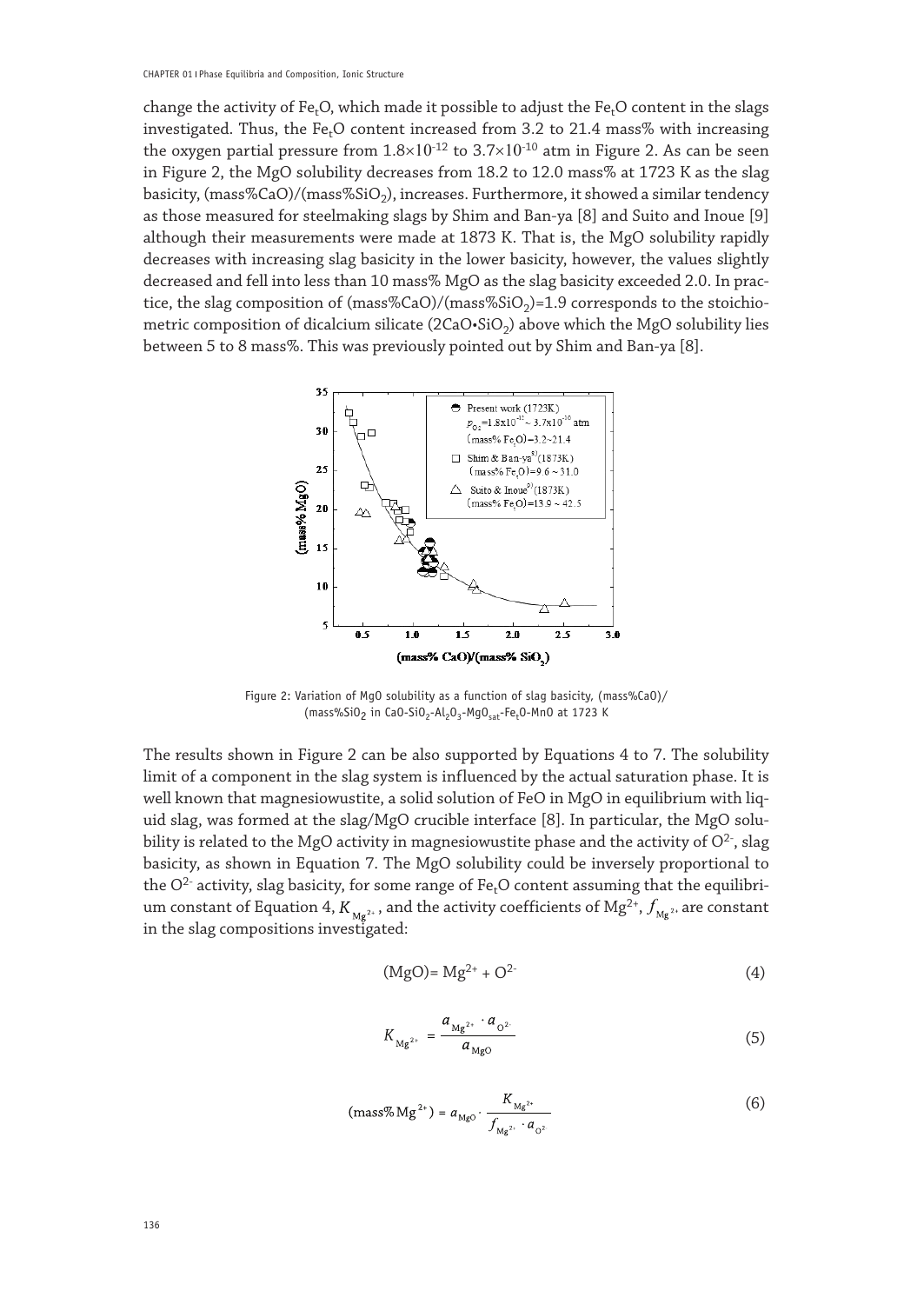$$
(\text{mass} \%\,\text{MgO}) = (\text{mass} \%\,\text{Mg}^{2+}) \frac{MW_{\text{MgO}}}{MW_{\text{Mg}}} = a_{\text{MgO}} \frac{K_{\text{Mg}^{2+}}}{f_{\text{Mg}^{2+}} a_{\text{O}^{2}}} \frac{MW_{\text{MgO}}}{MW_{\text{Mg}}}
$$
(7)

where *MWi* is the molecular weight of component *i*. In Figure 3, the MgO solubility decreases from 18.2 to 12.0 mass% as the FetO content increases from 3.2 to 21.4 mass% with the slag basicity maintained between 1.0 and 1.2, which was resulted from increasing the activity of  $Fe<sub>i</sub>O$  by increasing the oxygen partial pressure. Thus, increasing the Fe<sub>t</sub>O activity also increased that in magnesiowustite, which resulted in decreasing the activity of MgO by the Gibbs-Duhem equation.



Figure 3: The solubility of MgO as a function of Fe<sub>t</sub>O content in CaO-SiO<sub>2</sub>-Al<sub>2</sub>O<sub>3</sub>(9-10 mass%)-MnO(4-5 mass%)-Fe<sub>t</sub>O-MgO in contact with molten iron at 1723 K

Thus, in Equation 7, increasing the Fe<sub>t</sub>O activity decreased the MgO activity, which ultimately contributed to lowering the MgO solubility with increasing the  $Fe<sub>t</sub>O$  content. According to Shim and Ban-ya [8], the MgO solubility was influenced by  $Fe<sub>f</sub>O$  and slag basicity in the slag basicity less than 2.0. That is, the MgO solubility decreased with increasing  $Fe<sub>t</sub>O$  content since  $Fe<sub>t</sub>O$  behaved as basic oxide in the low basicity range. Furthermore, the values from the present results are lower than those [8, 9] measured at 1873 K, which can be easily explained considering that the general dissolution of solid phase into liquid slag is endothermic.



Figure 4: The solubility of MgO as a function of MnO content in CaO-SiO<sub>2</sub>-Al<sub>2</sub>O<sub>3</sub>(10 mass%)-<code>MnO(3-16</code> mass%)-Fe $_{\rm t}$ O(10 mass%) slag saturated with MgO and molten iron at 1723 K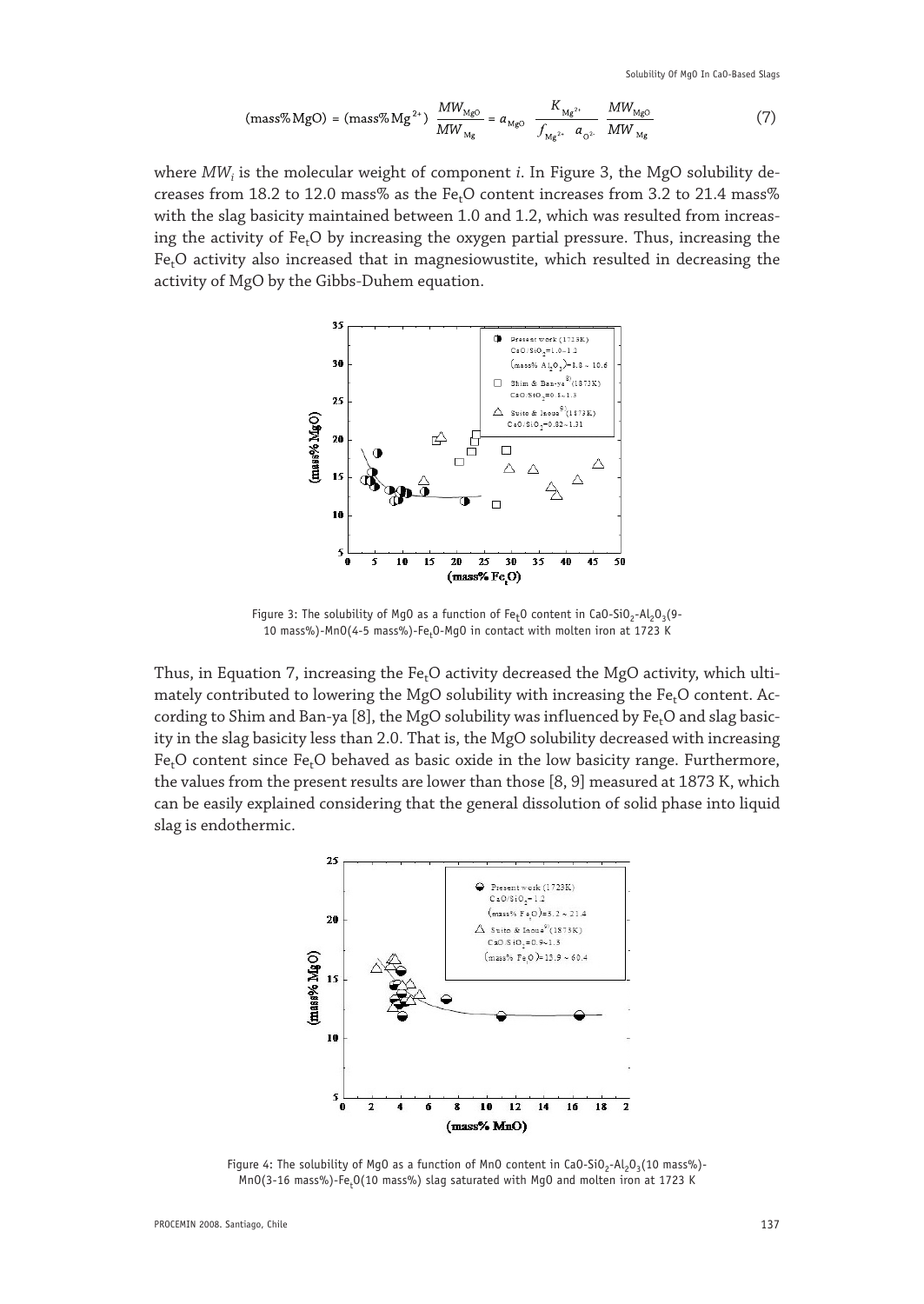In Figure 4, the MgO solubility decreases from 15.7 to 12.0 mass% as the MnO content increases from 3.5 to 16.5 mass% with the slag basicity maintained between 1.0 and 1.2. The results also indicate that the degree of decreasing MgO solubility with increasing MnO is considerably smaller than that with increasing slag basicity. This proves that the CaO-equivalent of MnO is lower than that of MgO, which can be explained by the relative basicity of oxides in terms of optical basicity, which will be described in the subsequent discussion [10].

#### **Effect of Temperature on MgO Solubility**

The temperature dependence of MgO solubility was investigated for the slags containing about 3 to 4 mass% MnO with slag basicity of 0.9 to 1.2 at an oxygen partial pressure of  $5.1\times10^{-9}$  atm. As shown in Figure 5, the MgO solubility increases from 5 to 11 mass% as the temperature increases from 1703 to 1773 K and their temperature dependence can be formulated by Equation 8:

$$
\log(\text{mass} \%\text{MgO}) = -\frac{3,330}{T} + 3.09\tag{8}
$$

This can be understood by Equation 7. That is, the MgO solubility increased since the equilibrium constant of Equation 4,  $K_{\text{Mpc}}$ <sup>2,</sup> , for a constant slag basicity at higher temperatures increases and the dissolution reaction of MgO into liquid slags is endothermic in Equation 4. Furthermore, higher temperatures will accelerate the dissolution of MgO into liquid slags with improved slag fluidity.



Figure 5: Temperature dependence of the solubility of Mq0 in CaO-SiO<sub>2</sub>-Al<sub>2</sub>O<sub>2</sub> (10mass%)-MnO (4 mass%)-Fe<sub>t</sub>O (4.1~9.8 mass%) in the temperature range of 1703 to 1773 K

Schueman and Kolm [10] earlier reported the effect of temperature on the solubility of MgO in steelmaking slags in terms of Equations 9 and 10.

$$
k_{T} = \frac{\text{(mass\%MgO)}}{\text{(mass\%MgO)}}_{\text{sat}}(T_{\cdot})\tag{9}
$$

$$
k_{\tau} = \exp(5.5478 - \frac{10,391}{T}) \left[ 10 \right] \tag{10}
$$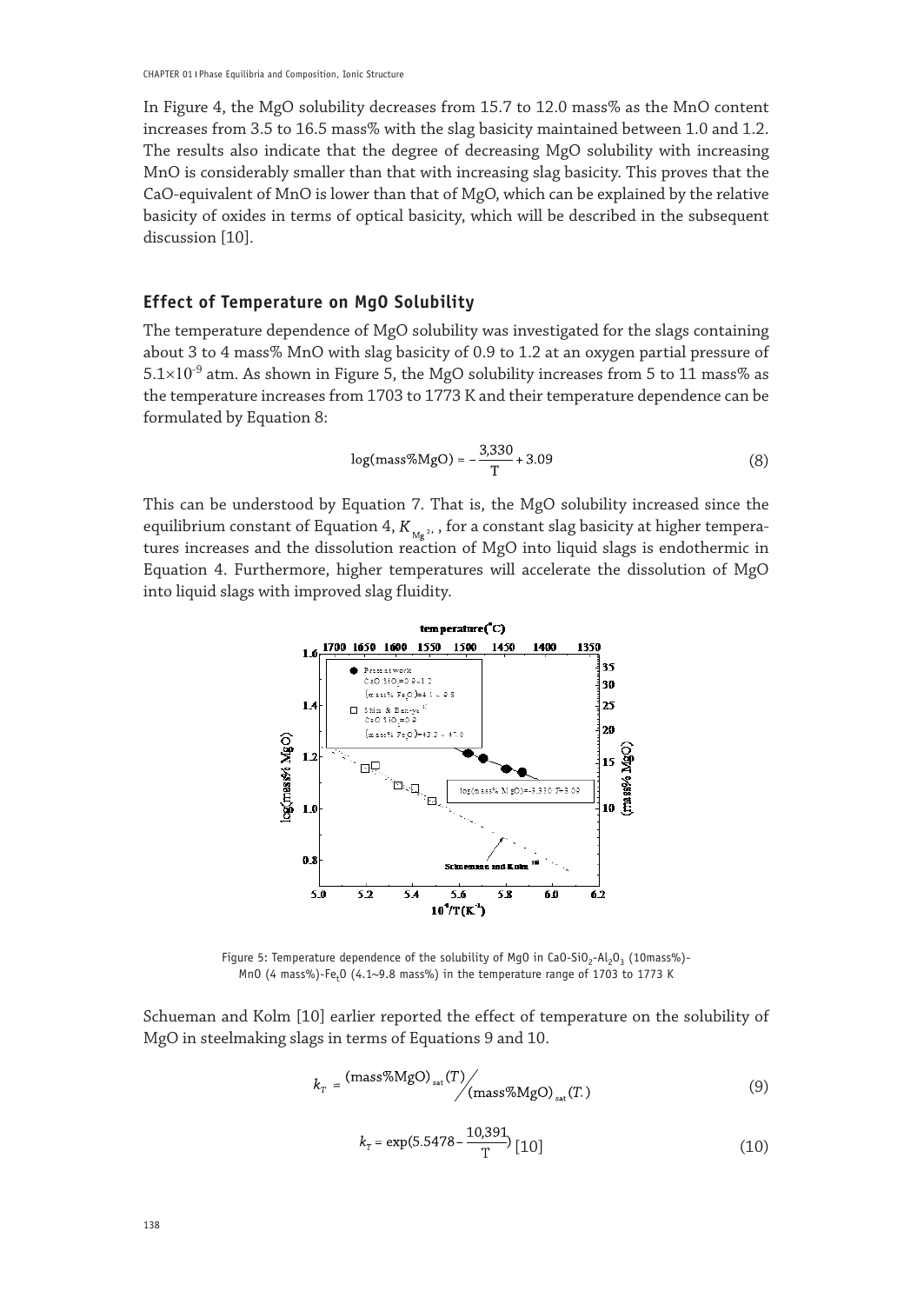They evaluated Equation 10 using the results from the previous research and derived the temperature dependence of the MgO solubility in steelmaking slags in reference to that at 1873 K [8, 9, 11, 13]. As shown in Figure 5, the temperature dependence of MgO solubility in complex slags is represented by a straight line using the relations (9) and (10) and Shim and Ban-ya's data [8] at 1873 K as a reference one. As can be noticed, the slope of the regression line by present work is similar to that derived based on Schuemann and Kolm [10]. Thus, the present results measured in the temperature range of 1703 to 1773 K can be temperature-extrapolated to those at 1873 K by applying Equations 9 and 10.

In order to compare the present results measured below 1873 K with those experiments conducted at 1873 K by previous researchers, the similar mathematical treatment as that used by Schuemann and Kolm [10] was carried out. That is, the analytical concentration of each component in the steelmaking slags was normalized by considering the equivalent amount of MnO,  $P_2O_5$  and  $Al_2O_3$  for SiO<sub>2</sub>, CaO, Fe<sub>t</sub>O and MgO by Equations 11 to 14, and it was designated in terms of (mass  $\%$  X, O)  $*$ :

$$
(\text{mass}\% \text{SiO}_2)^* = (\text{mass}\% \text{SiO}_2) + k_\text{p} \cdot (\text{mass}\% \text{P}_2\text{O}_5) + k_\text{Al} \cdot (\text{mass}\% \text{Al}_2\text{O}_5) + (1 - k_\text{Mn}) \cdot (\text{mass}\% \text{MnO})
$$
(11)

(mass% CaO)<sup>\*</sup> = (mass% CaO) + 
$$
k_{\text{Mn}}
$$
 (mass% MnO)  
+ (1 –  $k_{\text{p}}$ ) (mass%  $P_2O_5$ ) + (1 –  $k_{\text{Al}}$ ) (mass% Al<sub>2</sub>O<sub>5</sub>) (12)

$$
(\text{mass}\%\text{Fe}_t\text{O})^* = (\text{mass}\%\text{Fe}_t\text{O})\tag{13}
$$

$$
\left(\text{mass} \%\text{ MgO}\right)^{*} = \left(\text{mass} \%\text{ MgO}\right) \tag{14}
$$

where the equivalent factors of P ( $k<sub>P</sub>$ ) and Al ( $k<sub>Al</sub>$ ) were reported to be 0.63 and 0.79, respectively [10]. And the equivalent factor of Mn  $(k_{Mn})$  was assumed to be 0.59 considering the optical basicity of MnO [14].

In order to plot the solubility of MgO in the ternary phase diagram of CaO,  $SiO<sub>2</sub>$  and Fe<sub>t</sub>O at 1873 K, the respective concentration was once again normalized by Equations 15 to 17:

$$
(\text{mass}\% \text{SiO}_2)^{\Delta} = (\text{mass}\% \text{SiO}_2)^* \ 100/[100 - (\text{mass}\% \text{MgO})^*]
$$
(15)

 $(mass\% \, Fe, O)^{\Delta} = (mass\% \, Fe, O)^* \, 100/[100 - (mass\% \, MgO)^*]$ (16)

$$
(\text{mass}\%\text{CaO})^{\Delta} = 100 - (\text{mass}\%\text{SiO}_2)^{\Delta} - (\text{mass}\%\text{Fe}_t\text{O})^{\Delta} \tag{17}
$$

In the present work, the solubilities of MgO were measured for the slag composition of  $(4.1 \text{ to } 9.8 \text{ mass})$  Fe<sub>t</sub>O and  $(\text{mass}\%$ CaO $)/(\text{mass}\%$ SiO<sub>2</sub>) values of 0.9 to 1.3 and their results were normalized and plotted by the above normalization as shown in Figure 6. The dashed lines in Figure 6 represent the estimated contours of the MgO solubility in the steelmaking slags which are in equilibrium with magnesiowustite by projecting the magnesiowustite saturation surface on the base system,  $CaO-SiO<sub>2</sub>-Fe<sub>1</sub>O$  [10]. As can be seen in Figure 6, the solubilities of MgO in the present slags are lower than those estimated from the dashed contours of MgO solubility for the steelmaking slags by 3 to 5 mass%. This is believed to have occurred due to the temperature extrapolation applied for the present slags and the difference in the original slag compositions and in experimental temperatures influencing the slag fluidity, etc. Furthermore, the equivalent factor of MnO ( $k_{Mn}$ ) should be corrected to reflect the effect of MnO on the increase of slag basicity.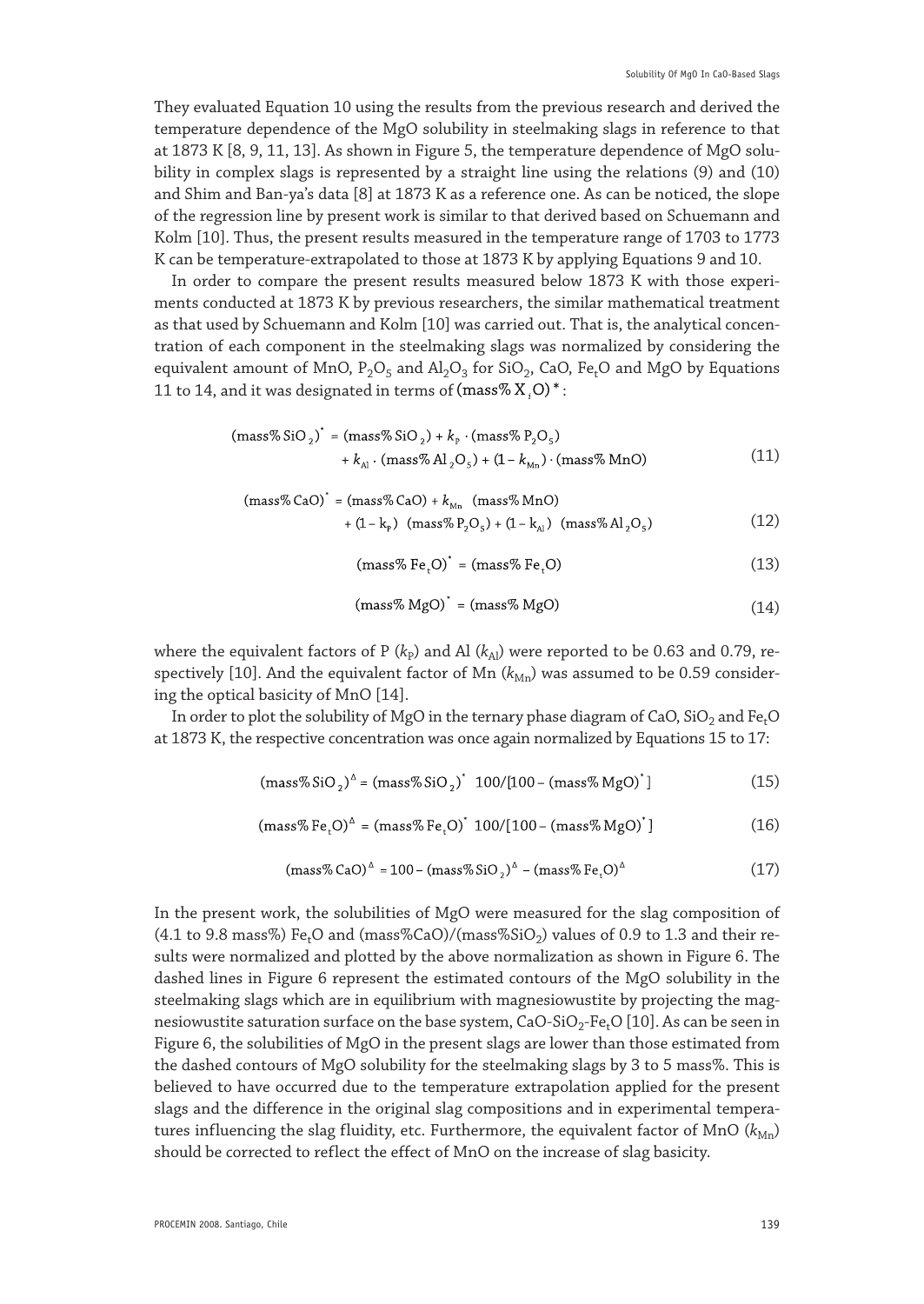

Figure 6: Representation of the solubilities of MgO in CaO-SiO<sub>2</sub>-Fe<sub>t</sub>O-Al<sub>2</sub>O<sub>3</sub>-MnO slag in contact with Ag and Fe in the temperature range of 1703 to 1773 K by temperature extrapolation to central projection of the magnesiowustite saturation surface on the base system <code>CaO-SiO $_2$ -Fe $_{\rm t}$ O</code> [10].

#### **Correlation of MgO Solubility with Optical Basicity**

The concept of the optical basicity was introduced and applied to metallurgy by Duffy *et al.* [15]. The values of optical basicities for the pure oxides are directly correlated with the Pauling electronegativity and the equivalent fraction of components and are listed in Table 1 [14].

Table 1: Theoretical optical basicities from Pauling electronegativity of pure oxides

| <b>Oxide</b>        | CaO | Si0  | ™e.0 | Al <sub>2</sub> 0 <sub>2</sub> | Ma <sub>0</sub> | MnG |      |
|---------------------|-----|------|------|--------------------------------|-----------------|-----|------|
| Optical<br>hasicity | 1.0 | 0.48 |      |                                | J.78            | 50  | 0.40 |

In Table 1, the relative basicity of CaO, MgO and MnO are compared in order. Based on the optical basicities in Table 1, it is possible to calculate the optical basicity, Λ, for metallurgical slags of any composition involving these oxides by Equation 18:

$$
\Lambda = \Sigma X_i \Lambda_i \tag{18}
$$

where  $\Lambda_i$  is the optical basicity of the pure oxide and  $X_i$  is the equivalent cation fraction, i.e. the molar fractions of cations multiplied by the number of oxygens in the respective component.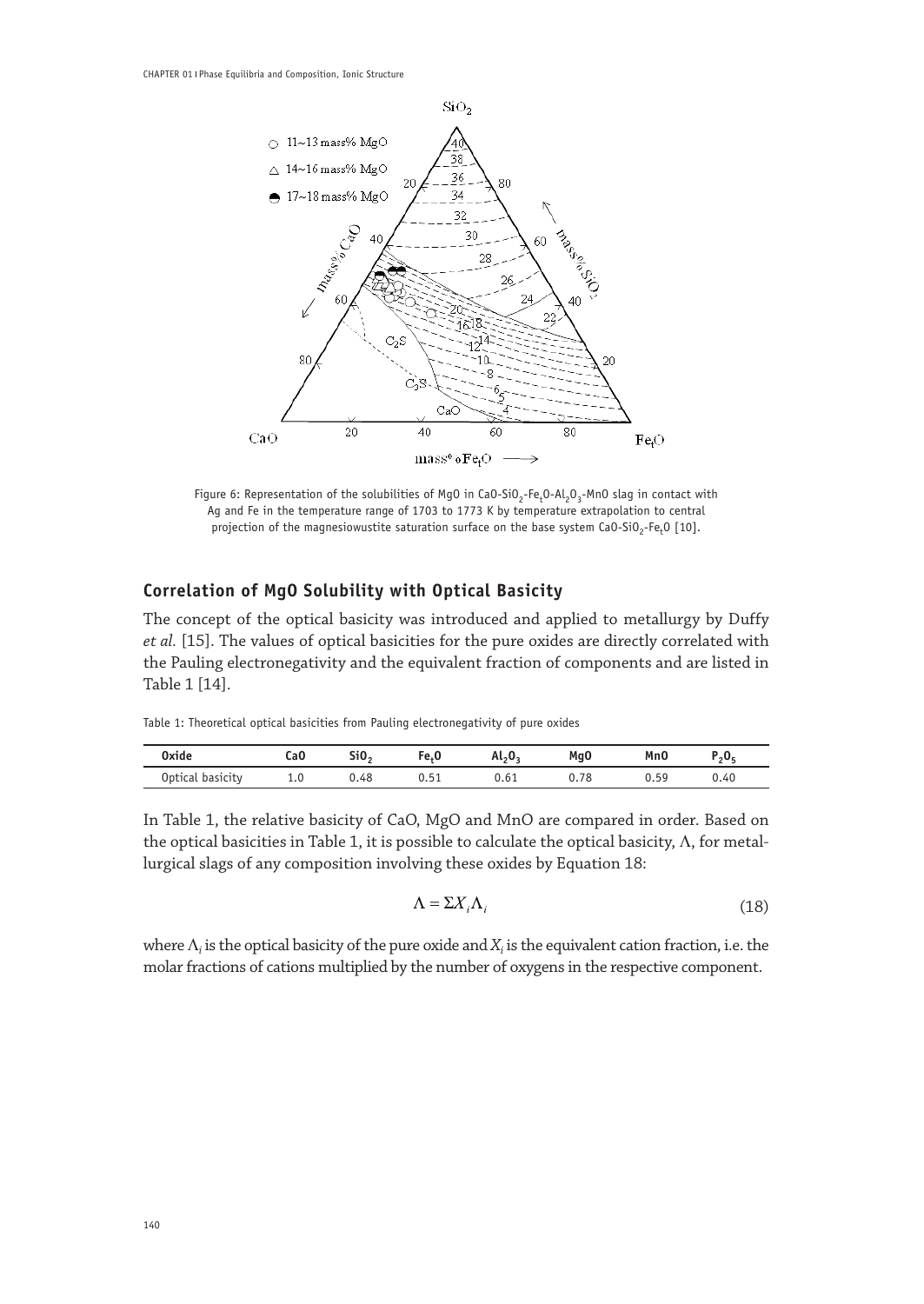

Figure 7: Logarithm of the MgO solubility as a function of the optical basicity of 20 CaO-SiO<sub>2</sub>-Fe<sub>t</sub>O-Al<sub>2</sub>O<sub>3</sub>-MnO slags saturated with MgO

The present work plotted together with the results obtained by Shim and Ban-y [8] and Suito and Inoue [9] show similar tendency as shown in Figure 7 although the steelmaking slag-related data have slightly lower MgO solubility. This is because the present slag system has lower iron oxide compared to those for steelmaking slags. In Figure 7, another correlation is shown as a dotted line, which was obtained by Bergman [16] for basic steelmaking slags at 1873 K. Although the current data scatter, they show a similar dependence of MgO solubility on optical basicity as that for steelmaking slags by Bergman [16]. The present results show lower values of MgO solubility than those estimated for steelmaking slags at the identical optical basicities. The reason might be that the correlation derived by Bergmann [16] was based on the assumption that the magnesiowustite is an ideal solution at 1873 K whereby the activity relation simply is  $a_{\text{M}_{600}} = 1 - a_{\text{E}_{60}}$ .

## **CONCLUSIONS**

Equilibrium experiments were conducted on liquid  $CaO-SIO<sub>2</sub>-Al<sub>2</sub>O<sub>3</sub>-Fe<sub>1</sub>O<sub>2</sub>$ MnO slags which was in equilibrium with liquid silver and solid iron in the temperature range of 1703 to 1773 K in a  $CO/CO<sub>2</sub>$  gas mixture. The results were analyzed in terms of the MgO solubility, and the following conclusions were obtained from the findings:

- $\cdot$  The solubility of MgO decreased with increasing Fe<sub>t</sub>O content and the slag basicity, (mass% CaO)/(mass%  $SiO<sub>2</sub>$ ), in the slag basicity less than 2.0
- It was found that the degree of decreasing MgO solubility caused by increasing MnO is considerably smaller than that by increasing slag basicity. This proves that the CaOequivalent of MnO is lower than that of MgO
- The temperature dependence of the MgO solubility was formulated for the limited range of slag composition, which was used to convert the data to higher temperature such as 1873 K for comparing those with the solubility of MgO in steelmaking slags
- The MgO solubility and optical basicity were correlated and compared to that for basic steelmaking slags. This study proved that the optical basicity can be one of the means to estimate the MgO solubility in the metallurgical slags.